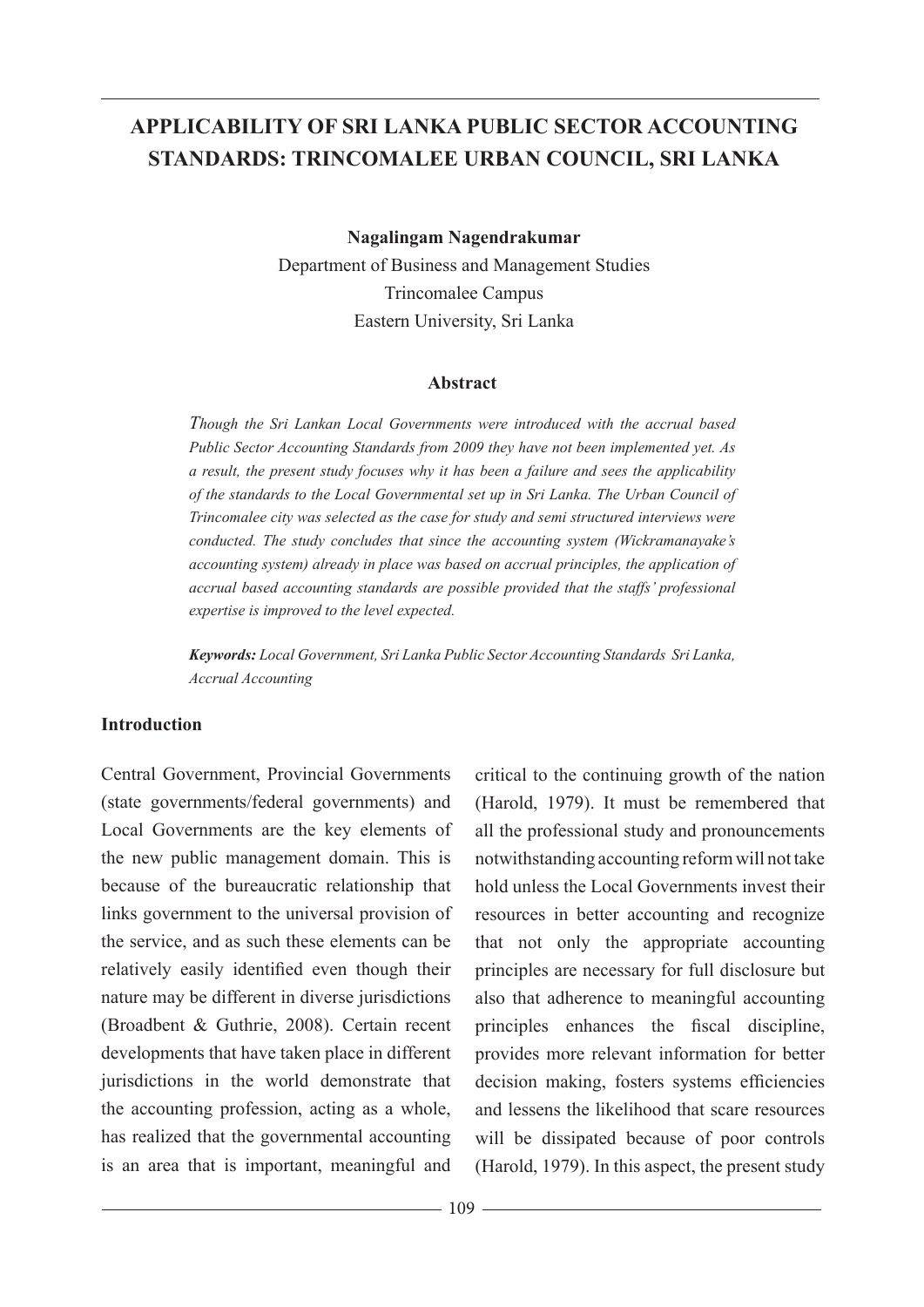becomes significant since it tries to explain why the introduction of Sri Lanka Public Sector Accounting Standards (SLPSASs) to the Local Governments in Sri Lanka has failed and further, it scans the suitability of the such standards for Local Governmental jurisdiction in Sri Lanka employing Trincomalee Urban Council as the case.

# **Literature review**

Financial Accounting is defined as information system, measurement methodology and communication system designed to produce selected financial quantitative data in a predisposed structure about an entity which engaged in economic activity during a particular period of time. American Accounting Association, 1966 defined the Financial Accounting as "the process of identifying, measuring, and communicating economic information to permit informed judgments and directions by users of the information". Accordingly, Ohlson and Zhang (1998) claim that accounting data summarizes the primitive transactions or events through accounting policies and standards with the purpose of preserving value-relevant information about the firm. Further, it could be noted that the financial accounting is an important technology of valuing, objectifying, organizing and reporting business and economic phenomena (Hoskin, 1994). As the consequence, it helps to permeate and shape organizational agendas, concerns and choices (Hopwood, 1984). In addition, accounting enables accountability, transparency and good governance to be operationalized through making organizational activities visible (Broadbent and Guthrie, 2008). Therefore, Tower (1993) argues that accounting has an important impact on societal welfare because it promotes 'efficiency and equity' through the provision of accountability information transparently in the form of financial and nonfinancial reports to legitimate stakeholder groups. Thus, Antonio (1985) treats the public sector accounting and financial reporting as lances of Accountability, transparency and good governance. As a result, first, the Public Sector Accounting is the process of classifying, recording, and summarizing the myriad of financial transactions which a government regularly executes, and second, the Public Sector Financial Reporting refers to the way accounting information is displayed in the financial statements and all of the additional footnotes, supplementary schedules, and charts which can be included in the comprehensive annual financial reports of the Government.

Further, it is worth noting at this juncture those International Financial Reporting Standards (IFRSs) or the identical other standards (e.g. International Public Sector Accounting Standards (IPSASs) or Sri Lanka Accounting Standards (SLASs) or SLPSASs) are concreted on the concept of going concern and accrual. Saliya, (2012) advocates that these concepts, that have now become the fundamental assumptions of financial accounting, were already in existence millennia ago. Accounting has its basic foundation built in the concept of religion. Accordingly Saliya (2012) argues that religious concepts have been widely used to justify various historical social injustices. Four basic accounting principles; matching, accrual, going concern and reporting cycle perfectly correspond with human life cycle, the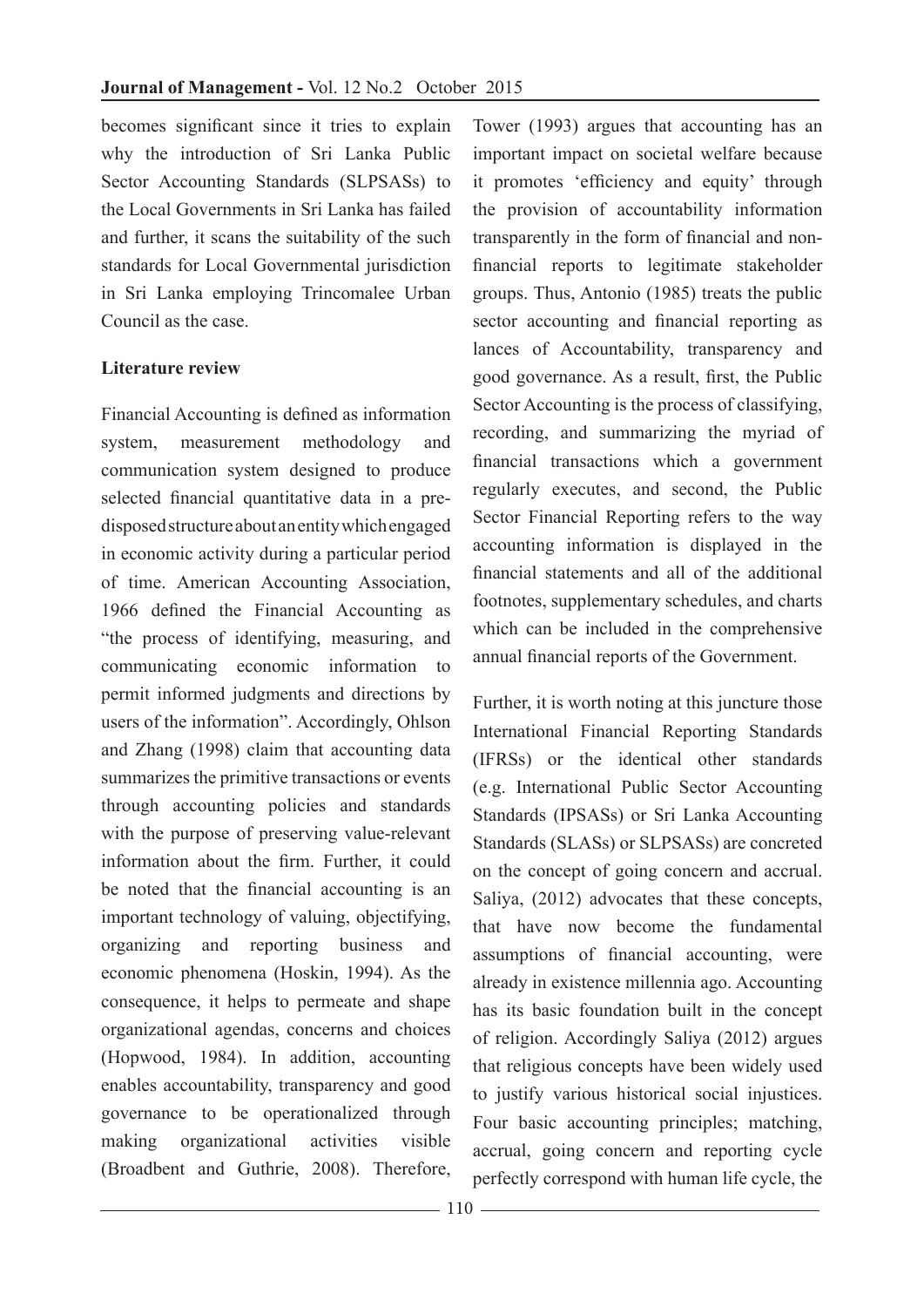acts and rewards of such lives, and "balancing" the pains and gains of individuals and society. This is again proved since the 'innovator of the financial accounting especially the double entry' is said to be a monk (i.e., Luca Passioli). Therefore, it could be conveniently argued that the financial accounting is the result of social construction of a social reality which again to benefit the society.

It is interesting to note that both private and government sectors had been following the cash based accounting practices until 16th century with a thrust on single entry system (Al-husaini & Gowda, 2008). As a result, requirements to present financial statements to owners were almost unknown before 1800. The presentation of financial statements to the owners became common only from the 1820s. The format of presenting the financial statements to the owners and the stakeholders in the early days was based on cash-based receipts and payments accounts. Thus, it enabled the owners and the investors to determine the legitimacy of the dividend payments and it was called as the cash-based rate of return (McCartney, 2012).

However, the industrialization and resultant developments in the business sector paved the way for developments in accounting and financial reporting in the private sector though the government sector remained on the same cash based accounting system. As a result, the private sector developed and adopted accrual based accounting practices (Al-husaini & Gowda, 2008). The major claim for such system changeover was that the cash basis of accounting practices does not provide information about total costs

of an organization's activities whereas an accrual basis of accounting practices provides information on the total costs of resources used to deliver the organization's services, which is the essential information for decision makers (Al-husaini & Gowda, 2008).

Overall, the financial accounting is broadly divided into cash accounting and accrual accounting. However, these methods differ only in the timing of the recognition of transactions. Under the traditional model of public administration, cash accounting, was initially considered as being more appropriate for the public sector. The emphasis of cash accounting was on compliance with rules, regulations and the budget. One of the results of this system is the budget out-turn report (i.e. the Annual Appropriation Account in Sri Lankan context) looked upon as a basic part of the usual financial statements in the public sector. The reason why it is called budget outturn report is that the public sector accounting and financial reporting is merely a carbon copy of the budget 'after its formal execution'. For that reason, sometimes the cash accounting is referred to as budgetary accounting or cameral accounting. According to the modern public administration model the emphasis has shifted from compliance to efficiency. As the consequence, it is argued that the public sector should be introduced with the set of accounting and financial reporting practices that are being applied in the private sector. Further, it could be argued that the public sector organizations can maximize the outcome by incorporating the competition enabling public management efficiency by achieving minimal costs for the society through the principle of the accrual accounting. Further, the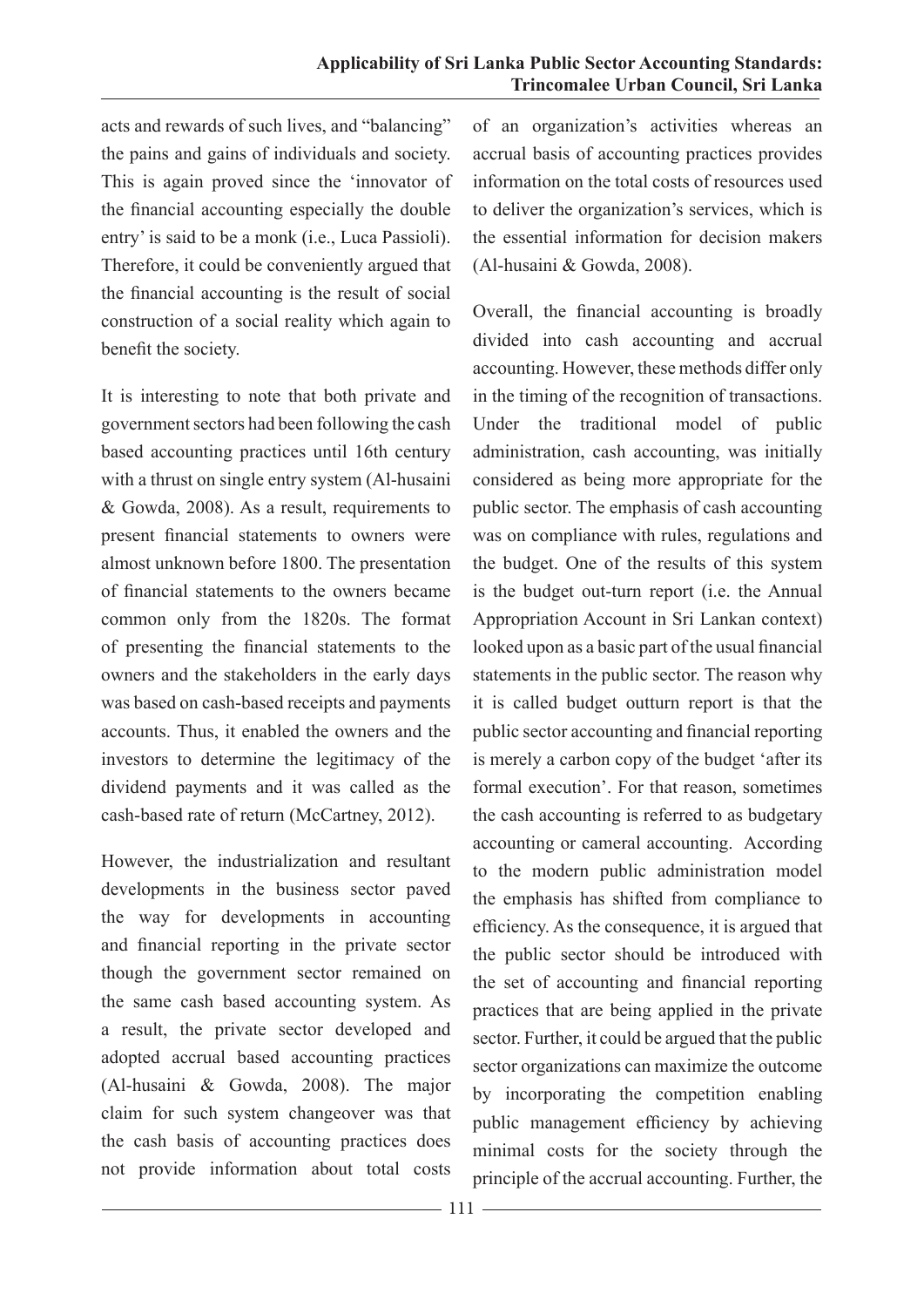balancing of the benefits from cash accounting and accrual accounting is much important in deciding whether a country needs financial reporting change.

In the above line of thinking, though scholars argue that the emphasis has moved from the compliance to the efficiency it cannot be blindly agreeable. In the earlier case (i.e. the application of cash accounting practices) the public sector complied with the rules and regulations of the relevant governments and under the modern shift (i.e. application of accounting standards), in addition to governmental financial rules and regulations, the Local Governments are expected to comply with the private sector accounting principles and standards. As a result, the shift from one to another has not made the difference in the emphasis but has made the improvement to the already existing concept of 'compliance' with more concern on 'efficiency'. This phenomenon has been the result of the 'net benefit' arising from the application of accrual accounting practices in the public sector organizations.

Many countries agree in principle that they have introduced IPSAS or IPSAS based indigenous standards (e.g. in Sri Lankan case SLPSASs) because it leads to world best practices. However, the pattern of adoption of IPSAS differs from country to country: First and foremost, not all but very few Governments have actually fully adopted the IPSASs, second, some countries initially introduced the cash based IPSAS and then tried to introduce the accrual based IPSASs, third, some countries introduced partially the accrual based IPSASs and then they moved on to full adoption, fourth, some countries initially introduced accrual based IPSASs to the Local Governments and then moved on to Central Government, and finally, some countries carried out rigorous research before adopting the accrual based IPSASs to find out its suitability before accepting or rejecting its application (e.g. Finland) (Oulasvirta, 2014). The main problem in applying the accrual based IPSASs is that the key requirement of producing consolidated financial statements for the entire nation (Wynne, 2003). However, it is argued that consolidating the financial statements of government business enterprises with the public entities would be very time consuming and almost all the Governments view that the result it yields does not worth the cost and the effort (Wynne, 2003).

Thus, some countries have not adopted the IFRSs or IPSASs in their jurisdictions (Oulasvirta, 2014; Jallow, 2008). Especially in developing countries, Government-owned institutions are dominant economic forces and as such require an efficient and effective Government financial management system (Jallow, 2008). Berry and Holzer (1993) cited in Jallow (2008) argue that the IFRS based accounting systems installed in those countries were often too sophisticated for local requirements because they were imported from developed jurisdictions to underdeveloped ones. But it could be noted that this argument is less relevant today's context because of globalization and thus the importance of IFRSs around the world has grown significantly (Jallow, 2008). However, the full adoption of them in all the jurisdictions across the world is debatable.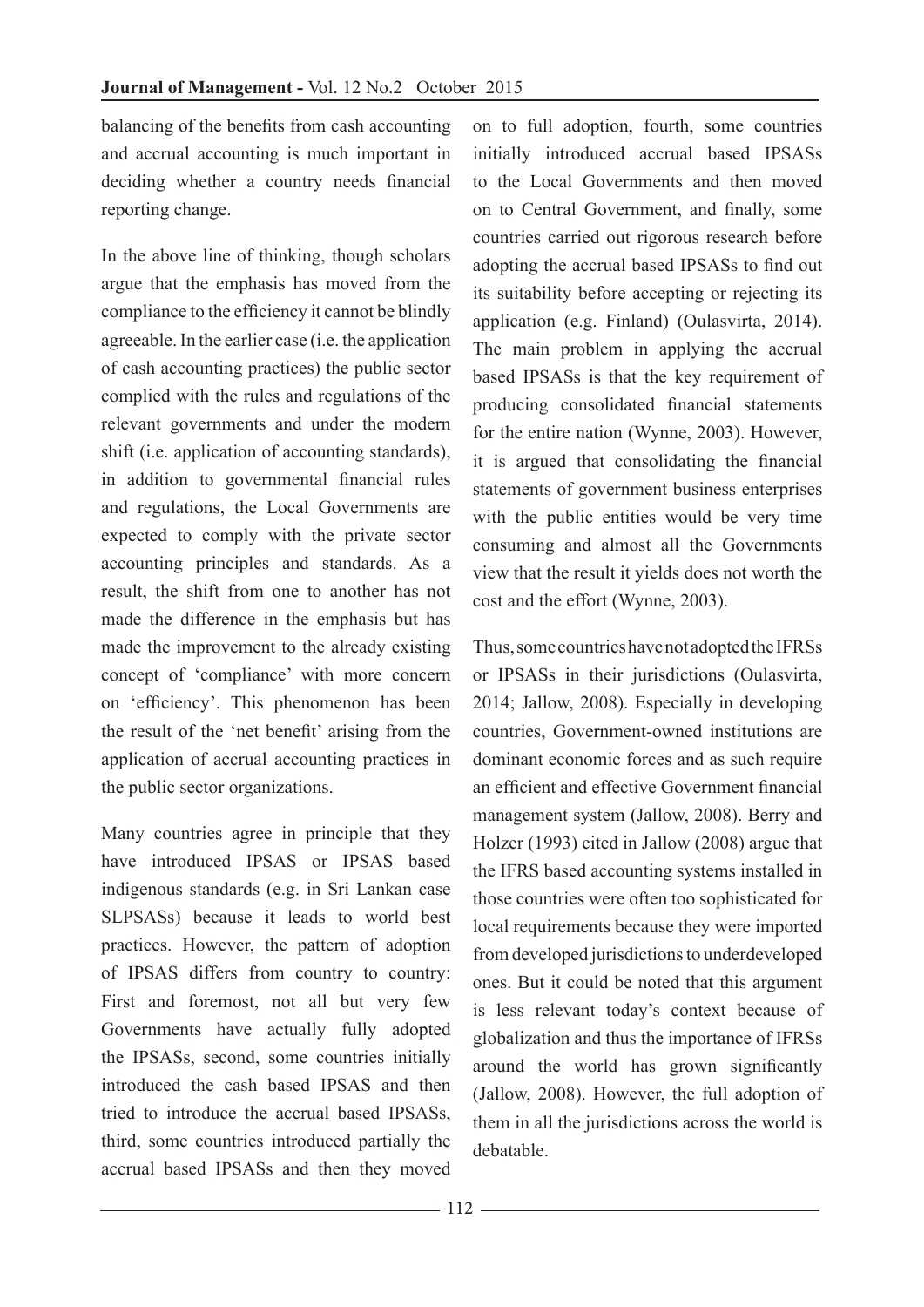Good governance is about the processes for making and implementing decisions. It's not about making 'correct' decisions, but about the best possible process for making those decisions. Good governance has a positive effect on various aspects of Local Governments including consultation policies and practices, meeting procedures, service quality protocols, Councilor and officer conduct, role clarification, good working relationships, and financial reporting. As a result, good governance is accountable, transparent, follows the rule of law, responsive, equitable and inclusive, effective and efficient and participatory (Karellacina, 2011).

There are three reasons why the quality of financial information is desirable in governmental accounting; first is to monitor and manage the performance, next is to entrust governments with the management of assets and liabilities that have been accumulated over decades, and finally a properly functioning democracy requires its people to have confidence in politicians and to be willing to take an interest in voting (Ball, 2005). The information that appears in the general purpose external financial statements is to meet the needs of the people interested in public sector activities (Miah, 1991). Users want an annual financial report, including what the government owes and what it owns, where its revenue came from and where they were spent, and including a report on the full cost of the programmes, generated using the same integrated accounting system that the rest of annual report is based on (Jones, 1992).

objective of financial statements is concerned with providing useful information for economic decision making and in addition, it emphasizes that information is useful when it shows economic reality of the financial statements and it is relevant and reliable to users (Shahwan, 2008). Mayston (1992) argues that each user group will have different questions to be answered and therefore, the process of preparing and presenting the financial statements should be promoted by existence of a well-defined interpretive framework that enables groups to understand the significant of financial reporting information in providing answers to the questions which are relevant to the particular group.

Politicization of accounting controls is aggravated in the public sector during colonization and even after independence in Sri Lanka. The operation of accounting controls in developing countries is politicized and therefore they are ineffective despite their worthy intentions (Hoque & Hopper, 1994; Uddin & Hopper, 2001; Wickramasinghe et al., 2004; Wickramasinghe & Hopper, 2005; Uddin & Tsamenyi, 2005; Allawattage & Wickramasinghe, 2008). Trewavas et.al. (2012) provides additional evidence to Pilcher and Dean's (2009) argument that financial, political and social costs are associated with changing financial reporting requirements imposed on public sector entities, such as Local Governments.

### **Research problem and questions**

The historical review shows that the basic

From the preliminary study conducted by the researcher it was found that the financial reporting system introduced to Local Governments has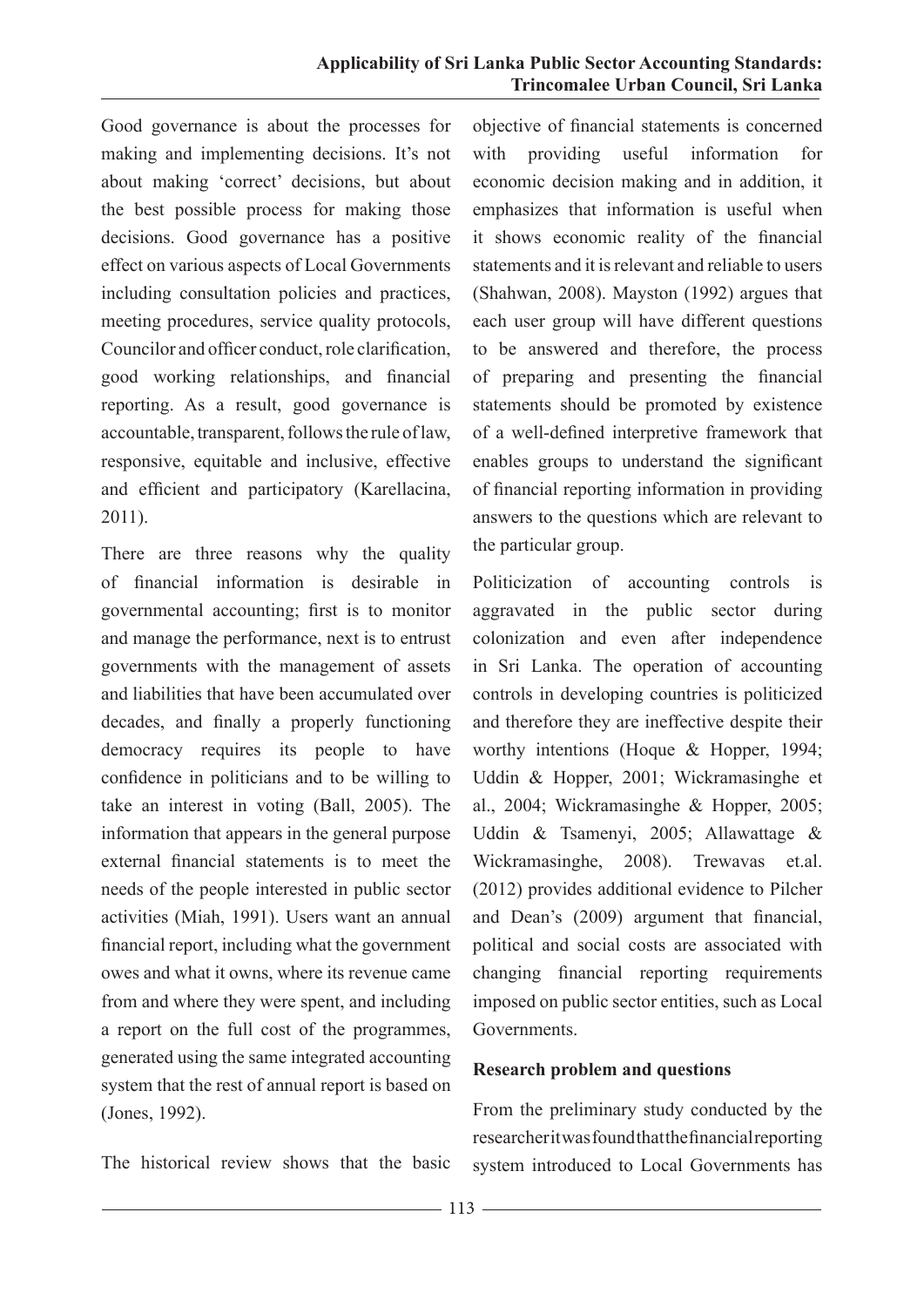been based on Wickramanayake's reporting system and however, it has been criticized outdated. As a result, recent development in the public sector encourages the government organizations to follow SLPSASs. However, still the Local Governments have not switched on to the SLPSASs. This raises the research problem of why the Local Governments have not exposed to new developments in public sector accounting and financial reporting. This argument raises the following specific questions.

- 1. Is it due to incompetent accounting staff attached to Local Governments?
- 2. Is it due to unconscious institutionalization of Wickramanayake',s system in Local Governments?
- 3. Are the SLPSASs applicable to Local Governments?

# **Purpose of the study**

This research aims to study and explain the applicability of SLPSASs to the Local Governments. Further, this research attempts to find out the reasons why the Local Governments have not yet introduced the SLPSASs.

### **Method**

There is nearly universal agreement that science [that is, natural science] is a progressive discipline' (Losee, 2004). Depictions of the history of financial accounting research, too, are typically cast in progressive terms, often taking it for granted that the discipline is a social science, at any rate in its scholarly mode (Beattie, 2005). Further, the SLPSASs; the new system introduced to Local Governments

and Wickramanayake's system; the old system which has been in operation in Local Governments for long period of time, are the outcome of human cognition and human action. As a result, it is argued that they are socially constructed realities for the betterment of the society. Hence, the philosophy of social constructionism, qualitative methodology, case study strategy has been employed to explain the research questions. Urban Council, Trincomalee was selected as the case for the study and three semi-structured interviews were conducted. The interviews were transcribed and coded. Further, thematic analysis (Braun & Clarke, 2013) was carried out to come out with the common patterns of behaviour from the data set.

# **Discussion**

The Australian public sector underwent a period of intense reforms including a comprehensive overhaul of financial reporting policies and major aspect of this reform was the involvement of the Australian Accounting Profession in the formulation of financial reporting standards (Ryan, Dunstan, & Stanley, 1999). Similar mode of transformation is evident in Sri Lanka where the Institute of Chartered Accountants of Sri Lanka (ICASL) has become the major initiator of the public sector accounting and financial reporting reforms (Nagendrakumar, Fonseka & Dissanayake, 2015a). Further, the United States federal government moved to accrual based accounting in 1997 and the GAAPs were adopted only by some state governments (Carpenter & Feroz, 2001). However, in United States of America and Australia the transitory to accrual accounting occurred in 1997 but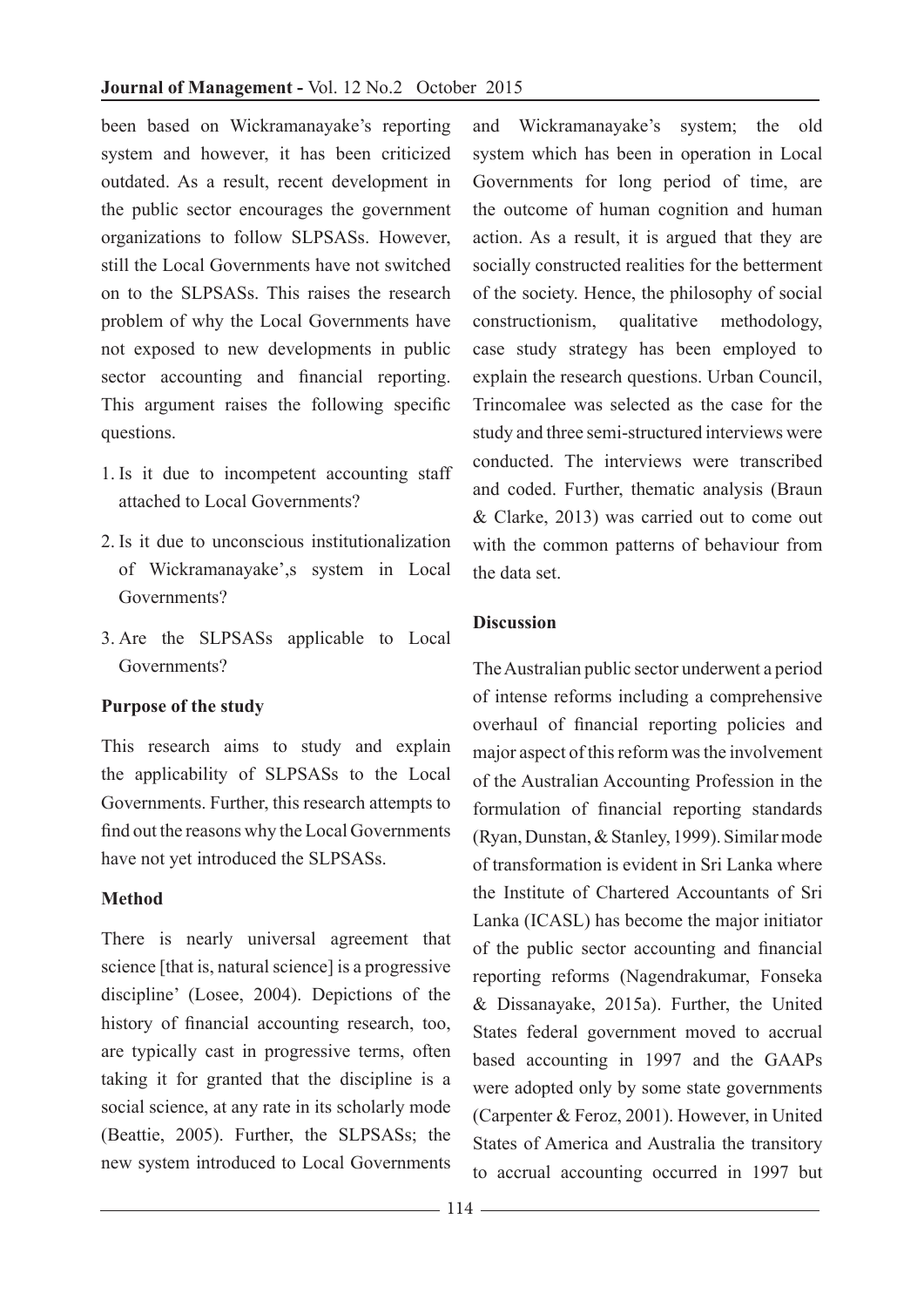only in Central Government administration, in Local Government administration the change was implemented little later. In Sri Lankan context, this model has not been followed where the reform was first introduced to Local Governments and it has not been introduced to the Central Government yet (ICASL, 2009).

Canada took over the system in 2001-2002. However, it is argued that the adoption of IFRSs or IFRS based standards in public sector reporting in Canada and other countries such as Australia, New Zealand and the United Kingdom has been controversial (Pilcher & Dean, 2009). Pilcher and Dean (2009a) found that IFRS requirements for Local Governments are time consuming and costly, adding little value to the management of Local Governments and often causing decoupling of internal and external financial reports. ICASL adopts the SLPSASs fully mimicked the IFRSs (Nagendrakumar, Fonseka & Dissanayake, 2015). As a result, Sri Lanka also being the middle income country faces the constraints put forwarded by Pilcher and Dean (2009a). Moreover, Rixon and Faseruk (2009) found that it had an unexpected impact on public sector entities' financial statements due to a lack of detailed guidance for public sector entities since the Canadian entities used diverse interpretations of IFRS that led to non-comparable financial statements. Sri Lankan Local Governments also faces the identical problem since they have not been introduced the guidelines for preparation of the financial statements based on SLPSASs. UC/01 recorded this as,

"We have not been given the proper working manual for the preparation of the financial statements based on the SLPSASs"

Jones (1992) argues that the activities of the Local Governments are essentially determined by the law, rules and regulations for the financial controls of elected Councilors and, further, holds that even if the argument is widely acceptable, the precise role that the preparation and presentation of the financial statements play remains unexplained. Of course, The Sri Lankan Local Governments are also governed by the Urban Council Act No. 61 of 1939, Municipal Council Act No.16 of 1947, Village Council Act No.15 of 1987 and they are governed initially by the financial rules and orders of 1939. More to say, later, the Local Governments were introduced with the Wicramanayake's system for the preparation of financial statements which follows the accrual accounting principles but in limited aspects. Though the space is available for depreciation of fixed assets under the Wickramanayake's system it has not been followed. The reason for on-provision of depreciation is that the fixed assets management in Local Governments is very poor. Wickramanayake's reporting system is simply 'filling the form' prescribed and nothing involved with the 'principle based professional judgments' in the presentation of external financial reports.

Further, though the SLPSASs were introduced to the Local Governments by the ICASL it does not have the power of enforcing them to the government institutions including Local Governments (Nagendrakumar, Fonseka & Dissanayake, 2015). However, Treasury and the Ministry of Provincial Councils and Local Governments have issued circulars to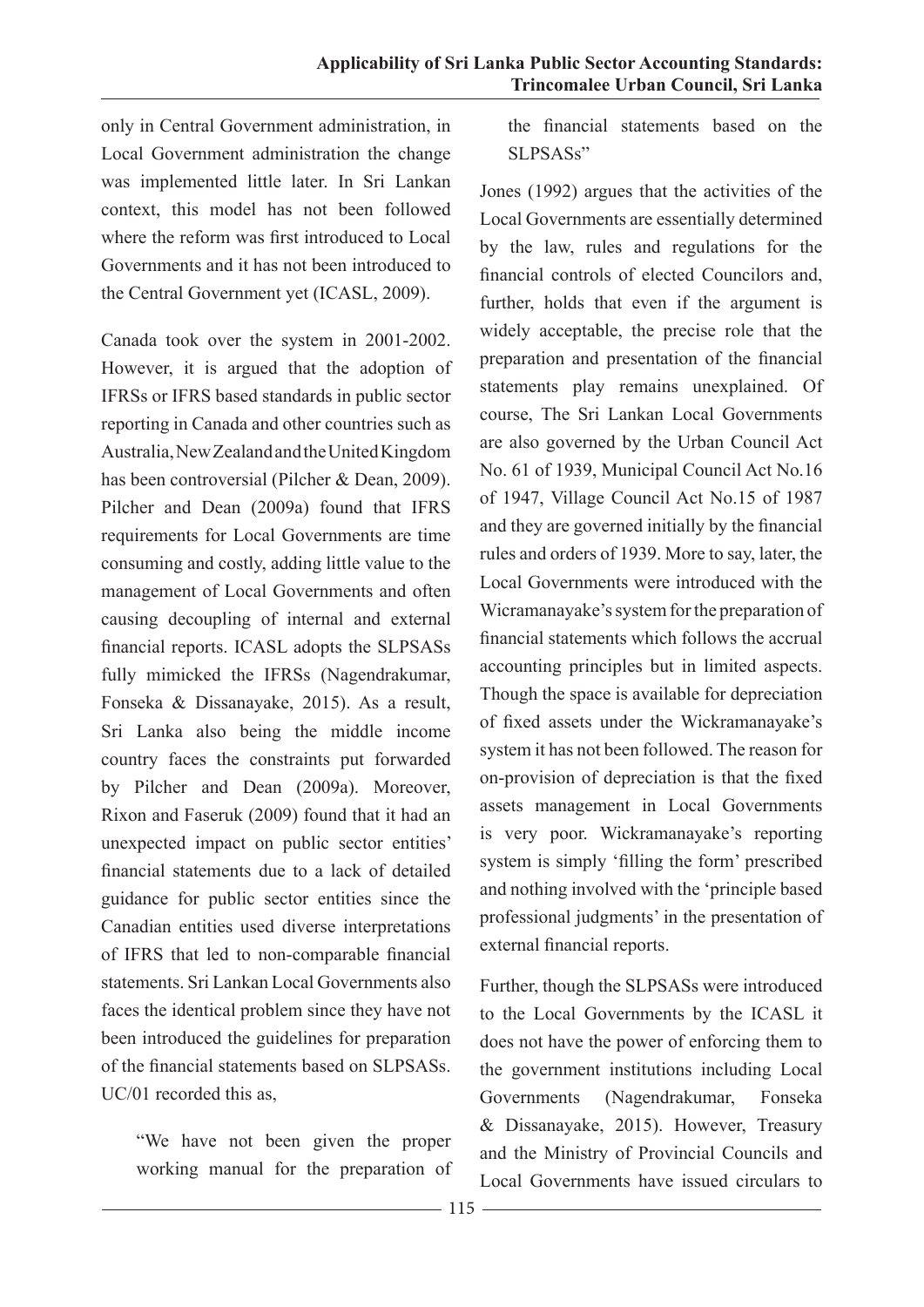adopt the SLPSASs. Yet, the practicing part of SLPSASs by Local Governments has become doubtful. UC/01 record this as,

"Still the SLPSASs have not been implemented in the Local Governments and Auditors are used to raise the queries on non-application of the standards"

It is due to the fact that the Local Governments are governed by the relevant Acts of Parliament and therefore, it is argued that any major change in the operation of the Local governments need amendment to the particular Act which has not happened yet. UC/01 records this as,

"How we can implement without amending the act or Cabinet Decision?"

Continued lack of progress is reported in public sector accounting and financial reporting reforms, in Indonesia. This was due to the fact that first, the existence of lack of interest in and understanding of the issues among politicians, next, successive governments had been reluctant to push hard for accounting reforms because improved accountability poses a significant threat to politicians' and bureaucrats' overall income levels, and finally, human resource management practices in the public sector have resulted in a shortage of accounting skills (Harun, 2007). The Eastern Provincial Government (one of the nine provincial Governments in Sri Lanka) where the present case study was undertaken operates 03 Municipal Councils, 05 Urban Councils and 37 Village Councils. Among the 45 Local Governments only the Municipal Councils and the Urban Councils have been allocated the Accountants cadre. Furthermore, only two Municipal Councils

have been assigned the Accountants, one has been assigned the Accountant on acting basis, and all the Urban Councils and Village Councils have been functioning without the Accountants. As a result, the Urban Councils and Village Councils have been managed by Financial Assistants or Development Officers/ Finance. Thus it is argued that most of the Local Governments are managed without the qualified Accountants. This has become the major barrier in implementing the SLPSASs in the Local Governments in Sri Lanka.

In addition, Local Governments have been used to Wickramnayake's system of accounting. As a result, Wickramnayake's format has become the 'Bible' for the Financial Assistants in the Local Governments in preparing and presenting the final accounts. As such, the Local Governments have been unconsciously institutionalized to the rule based system. If reforms needs some more moves beyond Wickramnayake's manual then certain directives or the guidelines should be developed by the hierarchy and it needs to be gazzested (i.e., the formal Government order).

Due the above shortcoming, the introduction of the public sector accounting and financial reporting reforms in the entire public sector has not been very clear: Some organizations have adopted the accrual accounting principles and the SLPSASs (e.g. Statutory Boards), some have adopted the accrual accounting principles but not the SLPSASs (e.g. Local Governments), some have been following the accrual accounting on pilot basis and have not adopted the SLPSASs (e.g. some ministries and departments) and the rest of the public sector organizations have ignored the accrual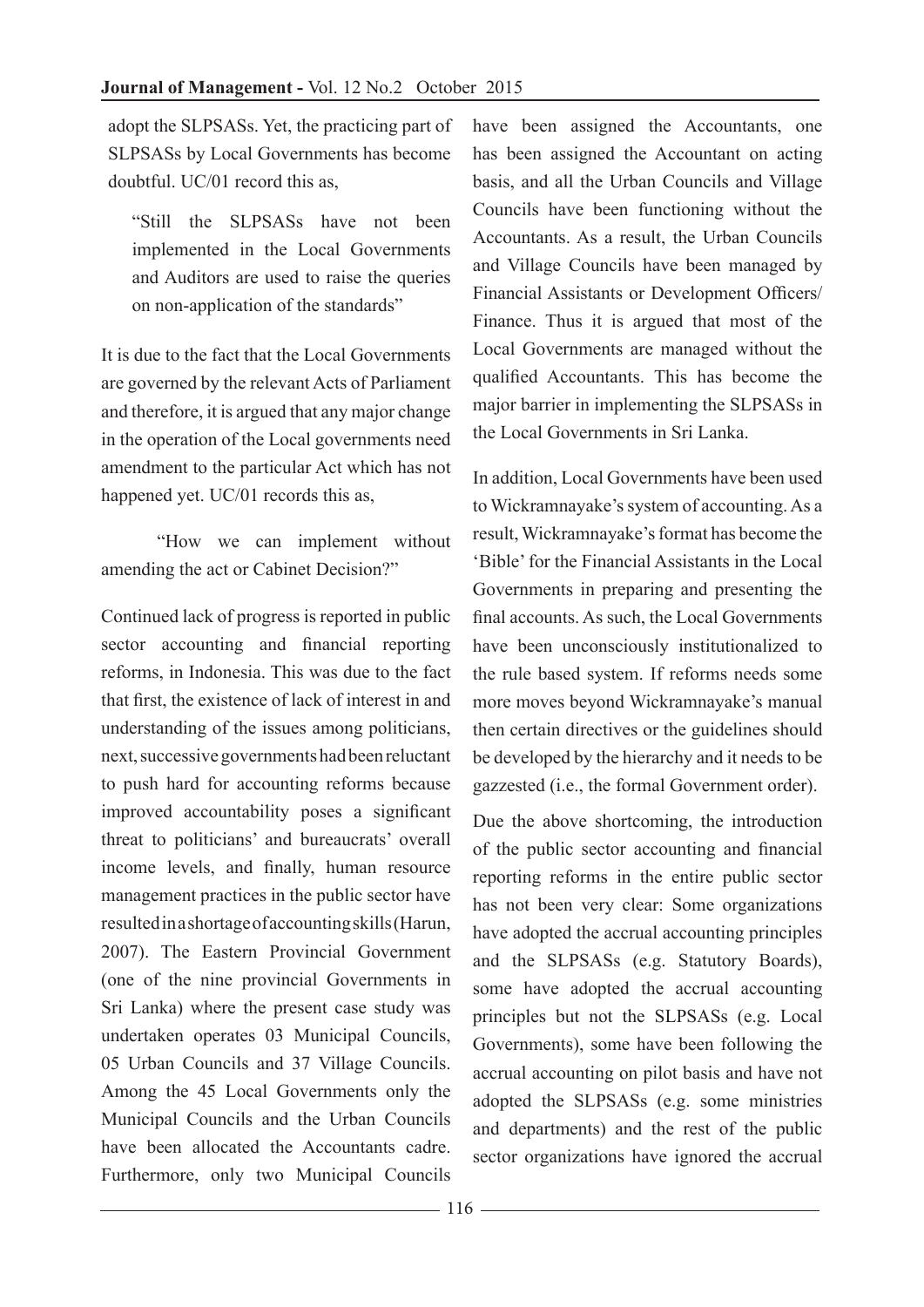accounting practices at all and confined to the traditional cash accounting practices.

Notwithstanding of failure of the adoption of accounting standards in the Local Governments it is argued that the SLPSASs are applicable to them since it is well in line with the Wickramanayake's accounting system, that is, both are based on accrual principles. UC/01 recorded this as,

"Adopting the SLPSASs to the UC is not a problem"

Further, it is worth noting that a committee formed under the Ministry of Finance-Asian Development Bank- Financial Management Training Programme during 1990s examined the relevancy of SLASs to Municipal Councils setup in Sri Lanka and the committee recommended the following SLASs as relevant.

SLAS-3: Disclosure of accounting policies,

SLAS-5: Inventories,

SLAS-8: Accounting for depreciation,

SLAS-9: Cash flow statements,

SLAS-10: Net profit or loss for the period, fundamental errors and changes in accounting policies,

SLAS-11: Research and development costs,

SLAS- 12: Contingencies and events occurring after the balance sheet date,

SLAS-13: Construction contracts,

SLAS-15: Presentation of current assets and current liabilities, SLAS-18: Property plant and equipment,

SLAS-20: Borrowing costs,

SLAS-21: The effects of changes in foreign exchange rates,

SLAS-22: Accounting for investments,

SLAS-24: Accounting for government grants and disclosure of government assistance, SLAS-25: Business combinations,

SLAS-29: Revenue, and

SLAS-31: Financial reporting of interest in joint ventures.

However, the recommendations of the committee were not implemented in the Municipal Councils. The introduction of SLPSASs to the Local Governments again in 2009 was similar in nature since SLPSASs are based on SLASs. Therefore, it is argued that the failure of implementation of SLPSASs occurred not because of the applicability of the standards but because of the way that was introduced to the system.

### **Conclusion**

Wicramanayake's system of accounting has been based on accrual basis. Further, the SLPSASs also have been based on accrual basis. The difference between the two is that former is rule based and the latter is principle based. As a result, the SLPSASs are advisable to be practiced by the Local Governments provided that the Local Governments are provided with the professional skills since of the need for knowledge in professional judgments under the principle based system of SLPSASs. Further, The Local Governments need to be apportioned with the Accountants cadres and assigned with the Accountants in reality to transit the system from Wicramanayake's to SLPSASs. Moreover,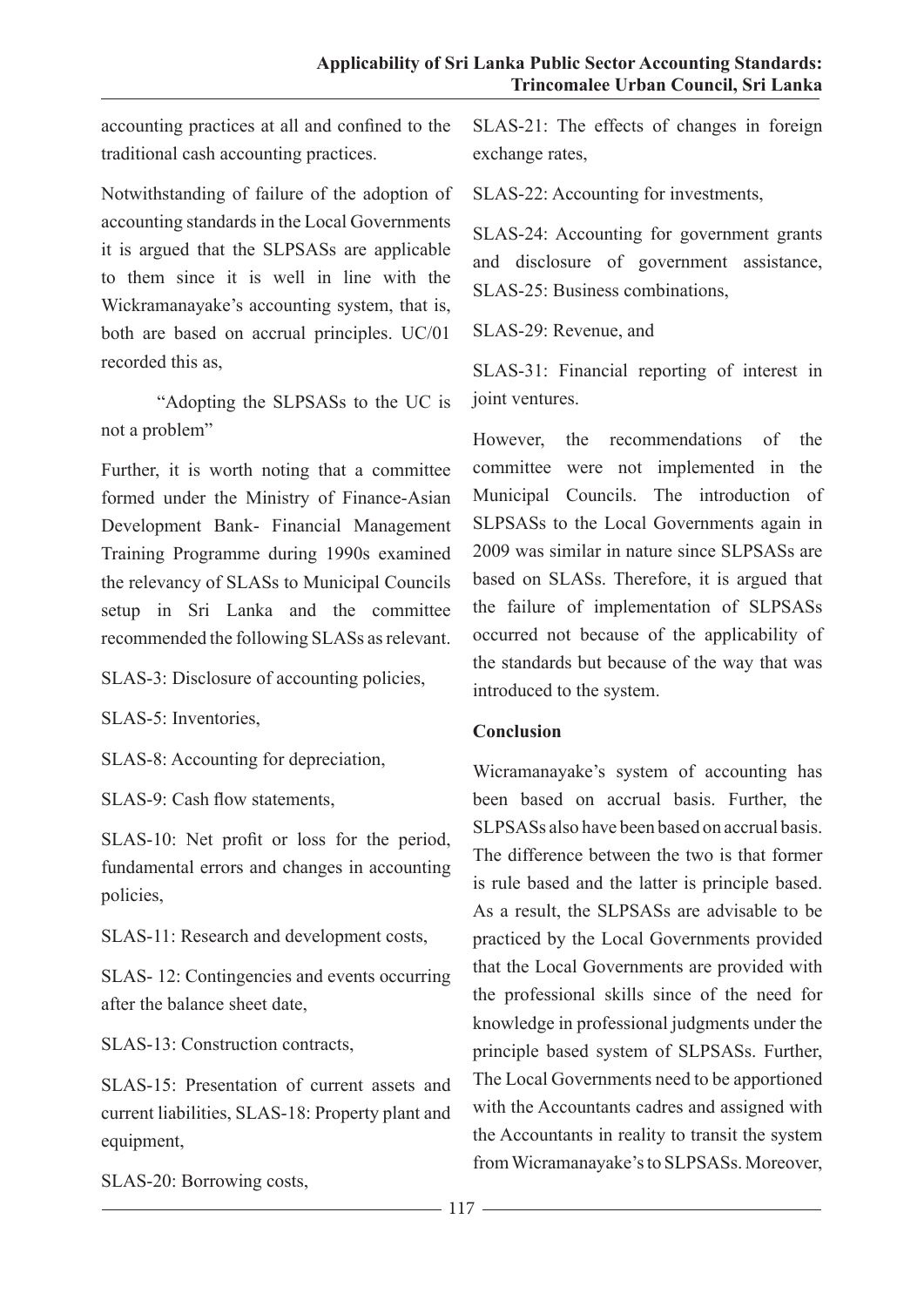the Government needs to recognize the importance of the transparency, accountability and good governance of the local jurisdictions and make the SLPSASs a necessary ingredient in financial reporting by gazzette notification. Further, the Ministry of Finance and Ministry of Provincial Council and Local Governments jointly need to introduce the guidelines for incorporation of the SLPSASs in the Local Government set up by passing the required amendments to the relevant Acts of Parliament in the country.

# **References**

- Alawattage C. & Wickramasinghe, D. (2008). Appearance of Accounting in a Political Hegemony. Critical Perspectives on Accounting, 19(3), 293-339.
- Al-husaini, M. & Gowda, K. N. (2008). The Conceptual Framework of Accrual Accounting as Applicable to Government Activities. The Icfai University Journal of Accounting Research, 7(3), 59-68.
- American Accounting Association, Committee to Prepare a Statement of Basic Accounting Theory. (1966). A Statement of Basic Accounting Theory. [Evanston, Ill.] American Accounting Association publication.
- Antonio, J.F. (1985). Role and Future of the Government Accounting Standards Board. Public Budget and Finance, (Summer), 30- 38.
- Beattie, V. (2002). 'Traditions of research in financial accounting'. In Ryan, R., Scapens, R. W. and Theobald, M. (eds.). Research Method and Methodology in Finance and Accounting, 2nd edn. London: Thomson, 94-113.
- Braun, V. & Clarke, V. (2013). Successful Qualitative Research: A Practical Guide for Beginners. Sage Publication, New Delhi.
- Broadbent, J. & Guthrie, J. (2008). Public sector to public services: 20 years of "contextual" accounting research. Accounting, Auditing & Accountability Journal,  $21(2)$ , 129-169.
- Harold, I.S. (1979). A New Look at Governmental Accounting. Journal of Accounting, (March), 46-55.
- Carpenter, V. L., & Feroz, E. H. (2001). Institutional Theory and Accounting Rule Choice: An Analysis of Four US State Governments' Decisions to Adopt Generally Accepted Accounting Principles. Accounting, Organizations and Society, 26(7-8), 565-596.
- Harun. H. (2007). Obstacles to Public Sector Accounting Reform in Indonesia. Bulletin of Indonesian Economic Studies, 43(3), 365–375.
- Hopwood, A. (1984), Accounting and the Pursuit of Efficiency in "Issues in Public Sector Accounting", A. Hopwood and C. Tomkins (eds.), Pitman, 167-187.
- Hoque ,Z. & Hopper, T. (1994), Rationality. Accounting and Politics: A Case Study of Management Control in a Bangladeshi Jute Mill, Management Accounting Research, 5, 5-30.
- Hoskin, K. (1994). Boxing Clever: For, Against and Beyond Foucault in the Battle for Accounting Theory. Critical Perspectives on Accounting. 5(1), 57 – 85.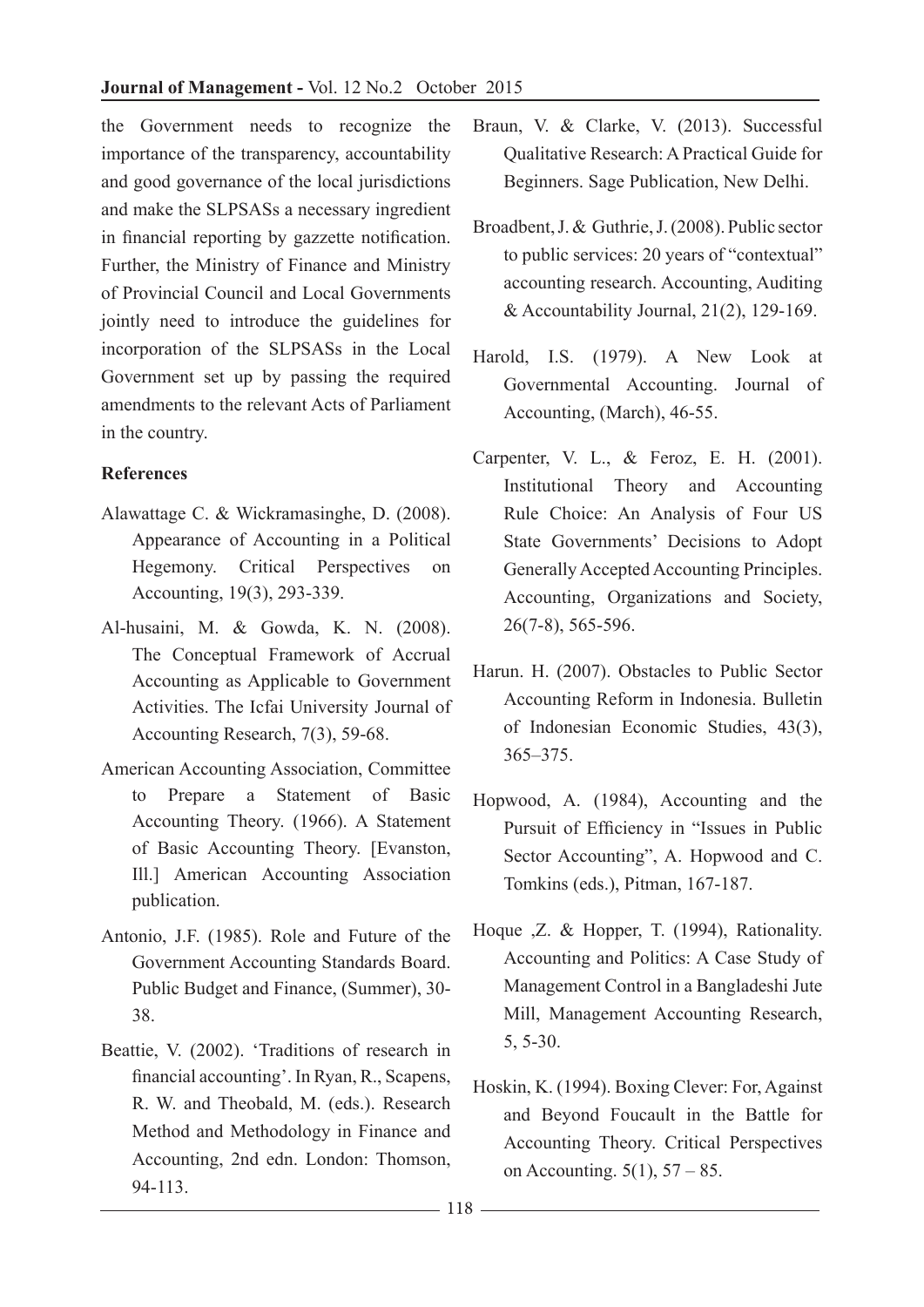- Institute of Chartered Accountants of Sri Lanka, (2009). Sri Lanka Public Sector Accounting Standards, Colombo.
- Jallow, P. (2008). A Historical Analysis of the Accounting Development in Madagascar between 1900 to 2005: The Journey from Accounting Plan to IFRS. Journal of Applied Accounting Research, 9(2), 126- 144.
- Jones, R. (1992). The Development of Conceptual Frame Works of Accounting for The Public Sector. Financial accountability and Management, 8(4), 249-264.
- Karellacina. (2011). Remarks to the Development of Public Administration from the Concept of "Government" to the Concept of "Governance". ACTA, (5), 126-149.
- Losee, J. (2004). The Theories of Scientific Progress. Routledge, New York.
- Mayston, D. (1992). Capital Accounting, User Needs and the Foundations of a Conceptual Frame Work for Public Sector Financial Reporting. Financial Accountability and Management, 8(4), 227-248.
- McCartney, S. & Arnold, A.J. (2012). Financial Capitalism, Incorporation and the Emergence of Financial Reporting Information Accounting, Auditing and Accountability Journal. 25 (8), 1290-1316.
- Nagendrakumar, N., Fonseka, M., and Dissanayake, K. (2015). The Development of Public Sector Accounting and Financial Reporting in Sri Lanka. International Journal of Governmental Financial Management, XV(2),70-88.
- Nagendrakumar, N., Fonseka, M., & Dissanayake, K. (2015a). Do Institutional Pressures Matter in Development? A case of Introduction of Accrual Accounting Practices to the Public Sector in Sri Lanka. The 10th International Research Conference on Management and Finance, Faculty of Management and Finance, University of Colombo, (November), 30- 39.
- Ohlson, J.A and Zhang, X. (1998). Accrual Accounting and Equity Valuation. Journal of Accounting Research, 36 (Supplement), 85-111.
- Oulasvirta, L. (2014).The Reluctance of a Developed Country to Choose International Public Sector Accounting Standards of the IFAC: A Critical Case Study. Critical Perspectives on Accounting, 25, 272-285.
- Pilcher, R & Dean, G. (2009). Consequences and Cost of Financial Reporting Compliance for Local Government. European Accounting Review, 18(4), 725– 44.
- Pilcher, R. & Dean, G. (2009a). Implementing IFRS in Local Government: Value Adding or Additional Pain? Qualitative Research in Accounting and Management, 6(3), 180–96.
- Rixon, D. & Faseruk, A. (2009). Valuation in Public Sector Agencies: Impact on Financial Reporting through the Implementation of International Financial Reporting Standards: Focus on Canadian Workers Compensation Boards. Journal of Financial Management and Analysis, 22(1), 16–27.